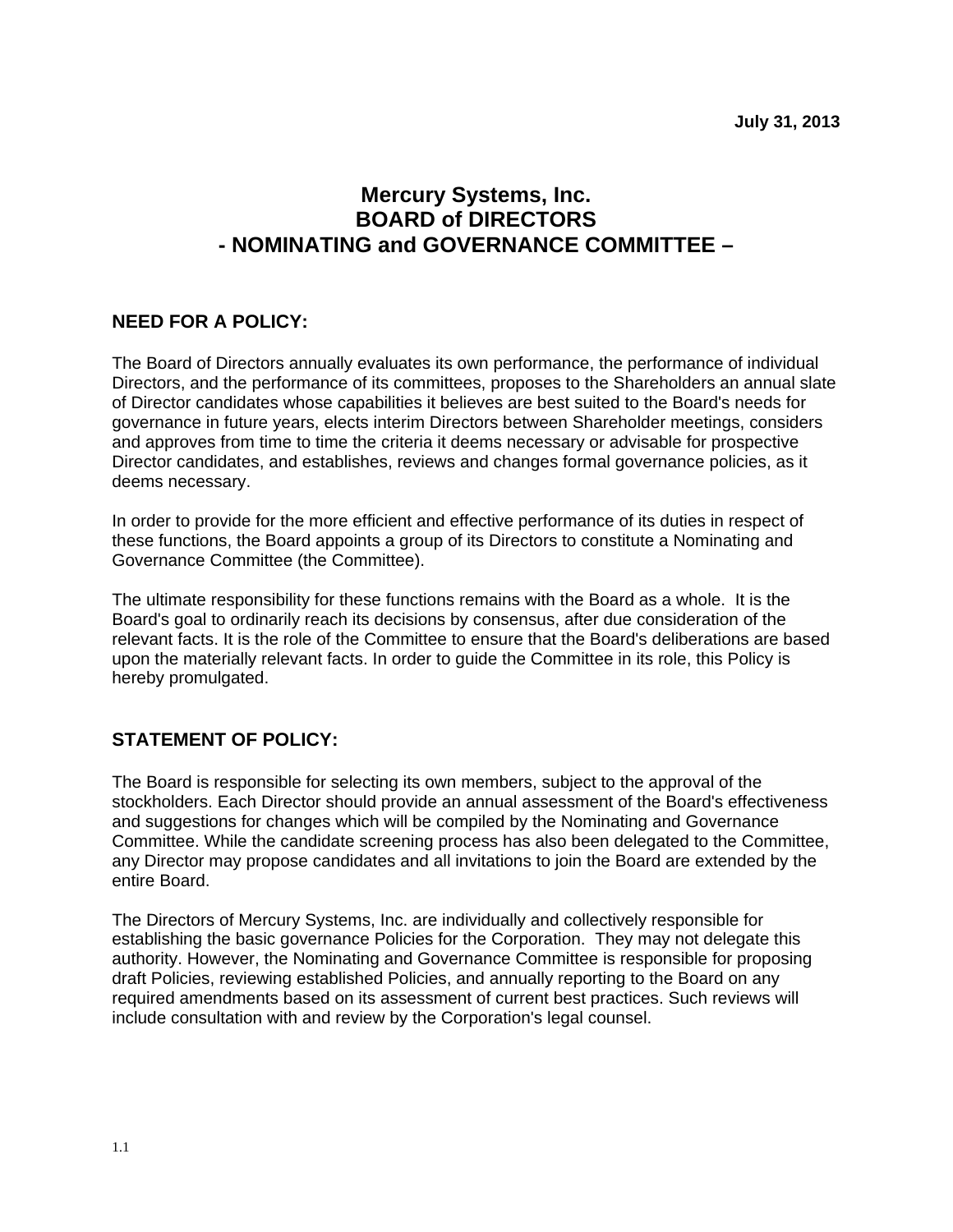# **THE COMMITTEE:**

**1.** Is comprised of a minimum of three Directors, all of whom shall be "independent" consistent with the definitions of NASDAQ, who are appointed by and serve at the pleasure of the Board;

**2.** Annually compiles and reviews with the Board the Directors' assessments of the Board's effectiveness over the past year, and of the degree to which it currently possesses the Director skills and characteristics required for the effective future governance of the Corporation;

**3.** Develops from such reviews the qualifications to be sought and selection criteria to be used in recruiting additional or replacement Director candidates to be recommended by the Committee to the Board for their election, which shall include a description of any specific, minimum qualifications that the Committee believes must be met by a Committeerecommended candidate and a description of any specific qualities or skills that the Committee believes are necessary for one or more of the Corporation's Directors to possess. The current qualifications and criteria for Board membership are attached to this Charter as Exhibit A;

**4.** Applies such qualifications and criteria to its consideration of Director candidates that are submitted to it by stockholders, Directors or management, and of candidates provided to it by whatever search firms it may, in its sole judgment, choose to employ for the purpose under terms it establishes. The Committee will evaluate all such Director candidates in the same manner, with no regard to the source of the initial recommendation of such candidate. In identifying and evaluating proposed Director candidates, the Committee may conduct inquiries and consider, in addition to such qualifications and criteria, all facts and circumstances it deems appropriate or advisable;

**5.** Establishes procedures to be followed by stockholders in submitting recommendations for Director candidates to the Committee. The current procedures for stockholder submissions are included in Exhibit B attached to this Charter;

**6.** Establishes a policy with regard to the consideration of Director candidates recommended by stockholders. The current policy is that the Committee will review and consider Director candidates who have been recommended by stockholders in compliance with the procedures established from time to time by the Committee and set forth in this Charter; and

**7.** Annually reviews this Policy, obtains such reviews of their charter Policies from the Audit Committee and the Compensation Committee, and reports to the Board any recommendations for changes thereto or to the Board of Directors Policy or other policies defining the Corporation's mechanisms of governance.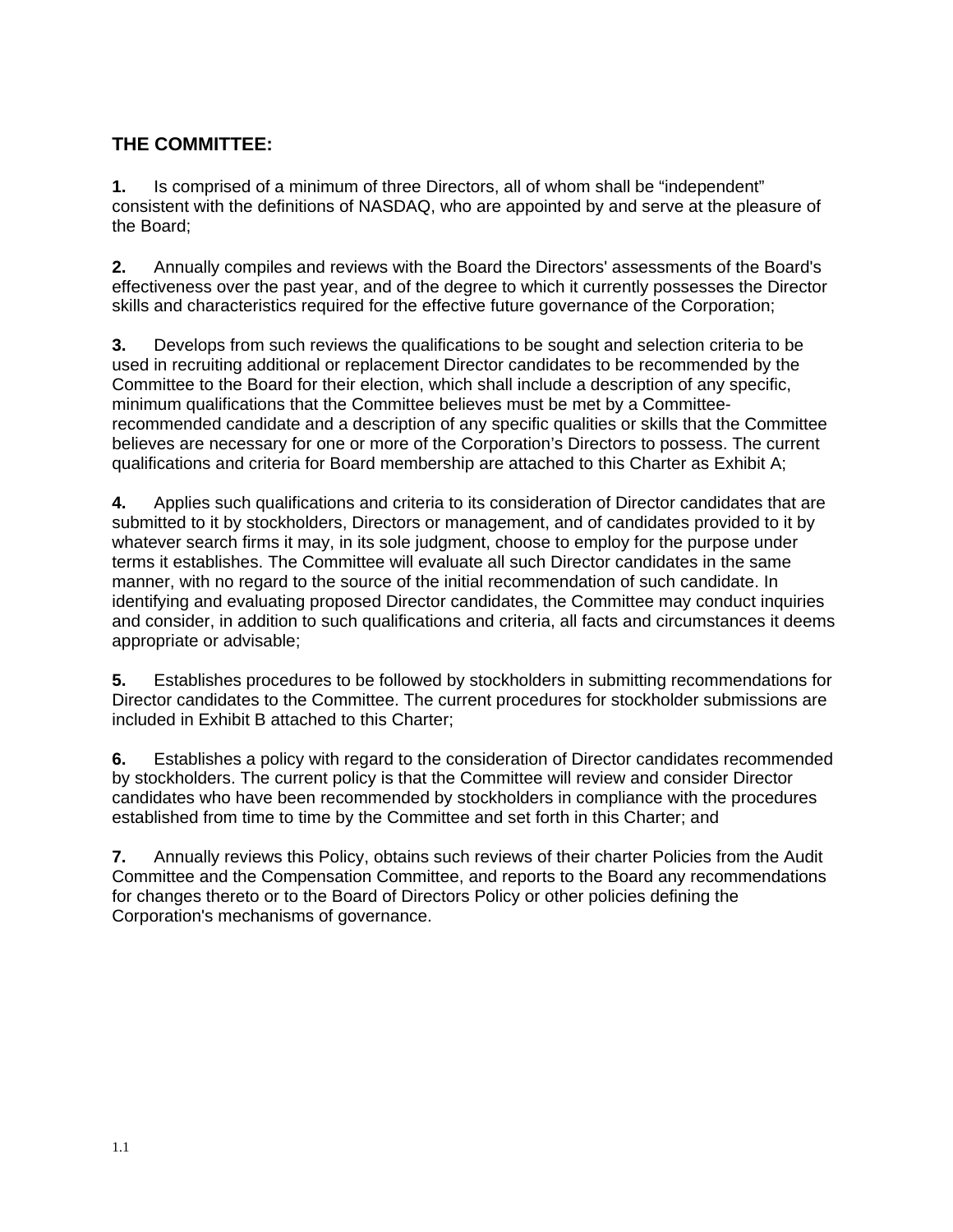#### **IMPLEMENTATION:**

The Chairman of the Nominating and Governance Committee and each of its members shall be appointed by the Board of Directors for a term of one year, which term(s) may be extended at the Board's discretion.

Meetings of the Committee may be face-to-face or by telephonic conference call. Ordinarily, any candidate Director nominee shall be met in person by all members of the Committee before he or she may be considered for recommendation to the Board. It shall be the goal of the Committee to achieve consensus on and prior to any such recommendation to the Board.

In general, there should be an absolute minimum of one face-to-face meeting per year of the Committee, above and beyond its reports to the Board. At this meeting, the Committee shall assess its own performance and needs for changes in its methods or its authorities under this Policy. In all cases, minutes of Committee meetings shall be kept by the Chairman or by his designee.

At each of the Board's quarterly review meetings, the Committee shall report on its progress in finding candidates for open Directorships previously authorized by the Board.

At a Board meeting of the Board's choosing, as part of the annual planning cycle, the Committee shall review with the Board its composite assessment of the Board's performance and needs, which it shall have developed from a compilation of the annual Board assessments submitted by each Director.

At this Board meeting, the Committee shall also report any recommendations for changes to governance Policies resulting from its annual reviews thereof.

#### **RESPONSIBILITY and AUTHORITY:**

The Committee shall have the sole authority to select, retain and terminate any search firm to be used to identify Director candidates, and shall have sole authority to approve such search firm's fees and other retention terms.

The Committee shall also have the authority to engage the assistance of outside counsel for the annual review of the Corporation's governance Policies and their comparison with current best practices.

It is the responsibility of the Nominating and Governance Committee to annually review this Policy, and recommend to the Board any necessary changes to it.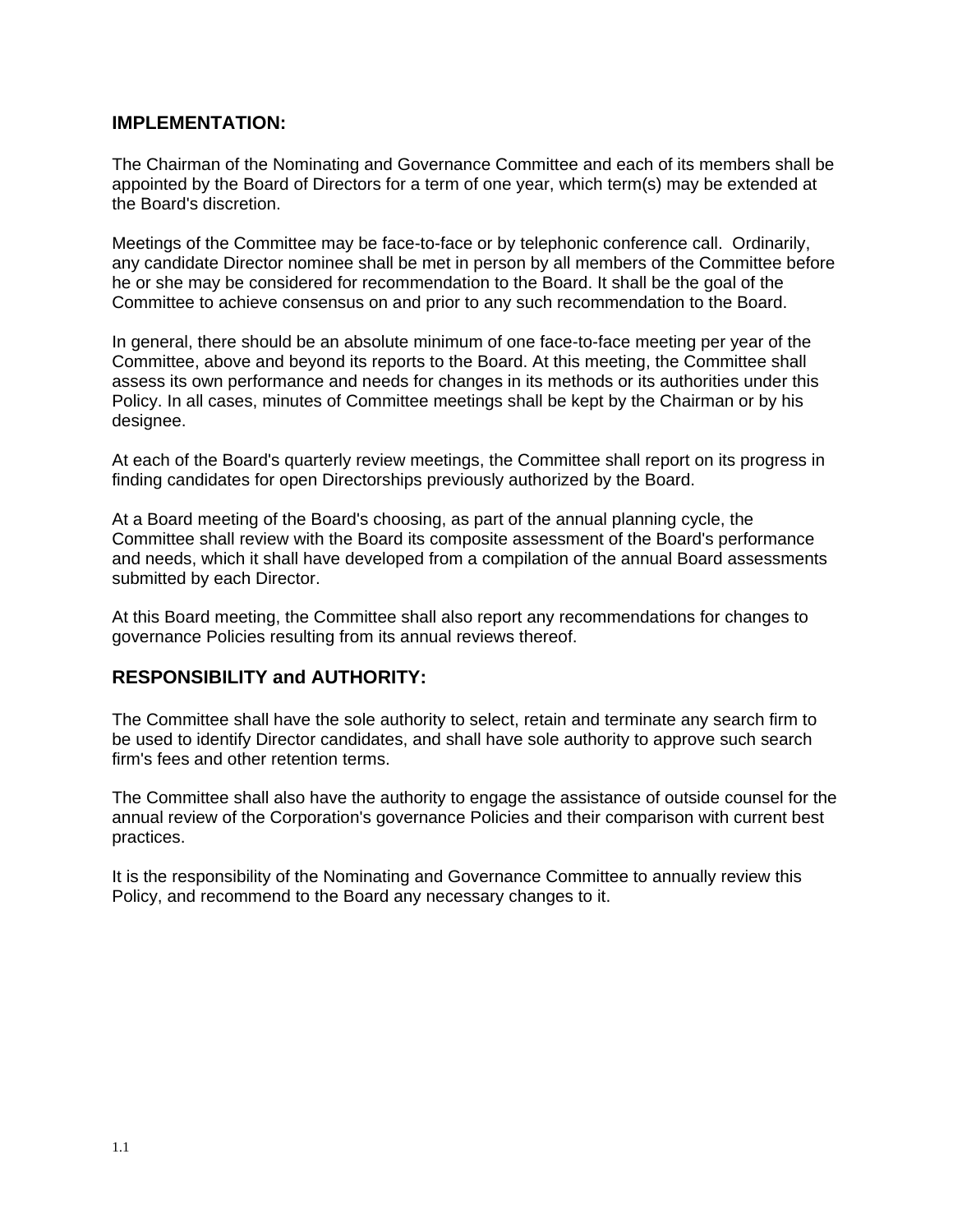#### **EXHIBIT A Board Membership Criteria**

The Committee believes that it is in the best interests of the Corporation and its stockholders to obtain highly qualified individuals to serve on the Board. At a minimum, the Committee must be satisfied that each Committee-recommended nominee meets the following minimum qualifications:

• The nominee shall have high personal and professional integrity, shall have demonstrated ability and judgment, and shall be effective, in conjunction with the other nominees to the Board, in collectively serving the long-term interests of the stockholders.

In addition to the minimum qualifications for each nominee set forth above, the Committee shall recommend that the Board select persons for nomination to help ensure that:

• A majority of the Board shall always be Independent Directors, consistent with the definitions of Independence of NASDAQ, and no Director shall serve on the boards of more than four other publicly held companies.

• Each of its Audit, Compensation and Nominating and Governance Committees shall be comprised entirely of Independent Directors.

• At least one member of the Audit Committee shall have such experience, education and other qualifications necessary to qualify as an "audit committee financial expert" as defined by the rules of the Securities and Exchange Commission.

Finally, in addition to any other standards the Committee may deem appropriate from time to time for the overall structure and composition of the Board, the Committee may consider the following factors when recommending that the Board select persons for nomination:

• Whether the nominee has direct experience in the industry or markets in which the Corporation operates.

• Whether the nominee, if elected, assists in achieving a mix of Board members that represents a diversity of background and experience.